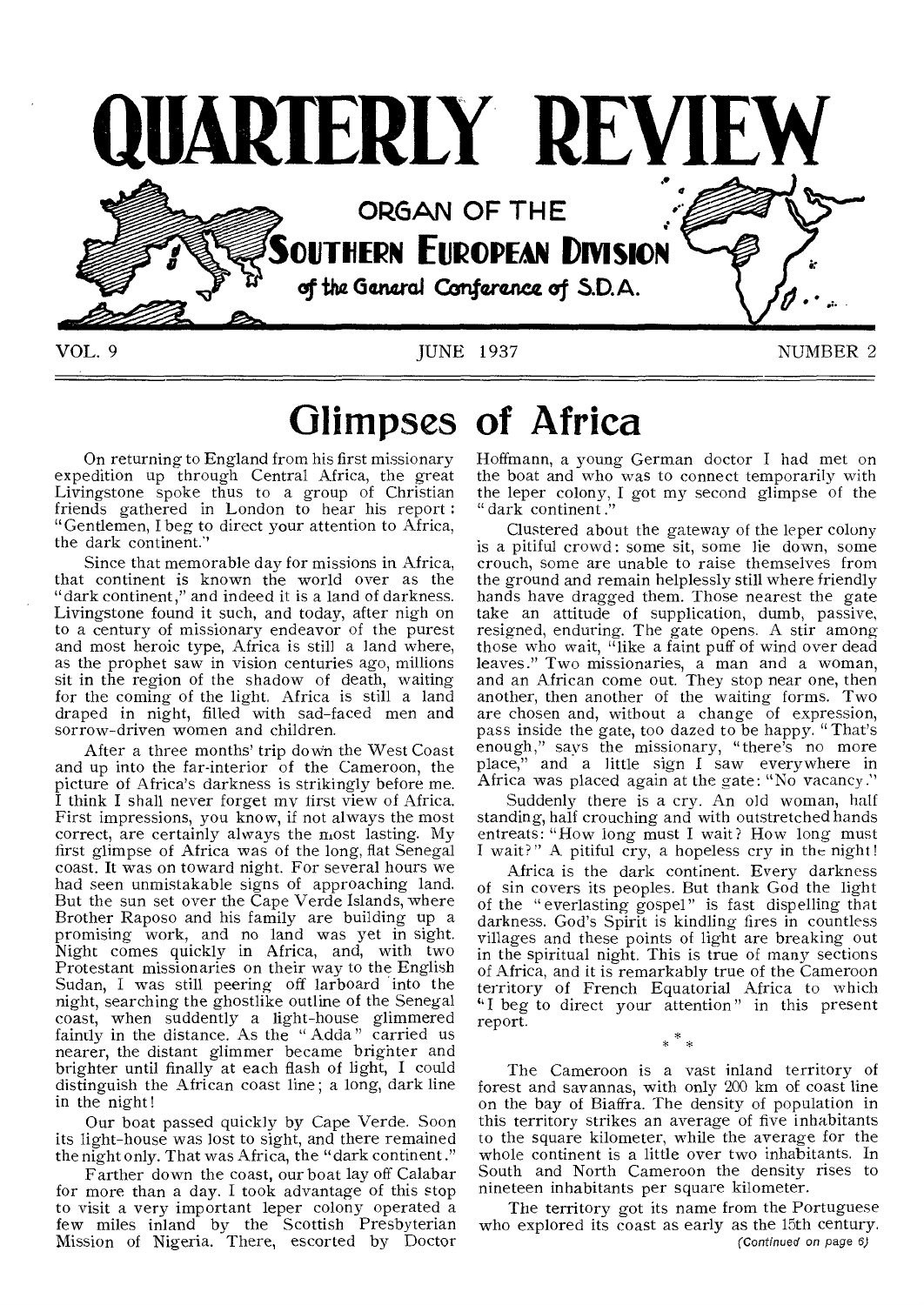# THE ISLAND OF REUNION

March 1936 — March 1937

A year ago, almost day for day, we set foot on this little island of the Indian Ocean. Since then, just twelve months have gone by, but they certainly have been most eventful.

We were the first non-Catholic Christian missionaries to undertake evangelistic work on Reunion. Immediately on landing we could sense the nature of the difficulties our activity was to encounter in this Roman fortress. We found Catholicism thoroughly entrenched and fanatically expressive in every realm of local thought and activity. Countless churches and religious institutions, cities and villages named after some saint, graven images, statues, and chaplets everywhere, genuflections and signs of the cross, such is the picture of Reunion. Needless to say, all this is accompanied by a profound ignorance and innumerable vices.

Of the island's vices, certainly "king alcohol" is the most ruthless and devastating. Alcoholic drinks are produced in very great quantity and at very low prices because of an abundance of sugar cane, the principal product of the island. The brewers form an important class of citizens, and woe to him who attacks their interests, for the consummation of their poison supplies a considerable part of the state budget. The fact is that drinking is generally encouraged among the people. Is not he  $a$  "man" who can swallow a glass of "extra-strong" without wincing ? Yes, a " man," but what a man! Consider his off-spring, for instance: sickly, rachitic children, often idiotic ; diseased, infirm men and women, easy prey to an untimely death. A man! but visit his home. You will immediately understand that the Chinese dealer in strong drink has taken a large percentage of his meagre salary. Then, too, visit St. Paul's asylum for the feeble-minded. You will find that  $80\%$  of its inmates are victims of the dreaded delirium tremens.

I shall not speak of the many other vices of the island which are due to an ignorance of God's commandments. But you can find them all enumerated in Paul's epistle to the Galatians, chapter 5, verses 19-21. In view of all this, you can readily understand the difficulties of the task. From a human viewpoint, it looked hard, impossible.

As soon as our arrival on the island was known, a very bitter campaign was launched against us. It seemed all ways and means were considered acceptable by the enemies of truth. Calomny, falsehood and plottings were all resorted to. The " false prophet  $\ddot{v}$  was denounced in the churches as a "sorcerer" come to destroy the faith of the people, and excommunication was promised to all who would be found in direct or indirect contact with him.

The anger of our enemies reached a climax when the results of this campaign became evident, for once again the Lord showed His wisdom and power by frustrating the plans of the enemy. The fact is, no organized, paid publicity could possibly have awakened so much curiosity concerning us

and such a general desire to know about our work as did this campaign. I took advantage of the opportunity afforded and began a series of weekly meetings. Our hall was far too small. The people literally flocked to our meetings. Long before starting time, the hall was full to overflowing, and the street crowded with waiting people.

As a result of this public effort, a great number opened their eyes to the truth and, though they had not fully understood our message, broke definitely with Babylon. Many others took a definite stand for the truth and God's people. Among these was a young man who, sincerely desirous of proclaiming the truth to others, entered the canvassing work. This young man was very badly received at one of the first houses he visited. After telling the object of his visit, he received this answer : "No, we do not want any of your literature, for the priest has Warned us against you. Your books are from the devil and they destroy the faith of the people. Before you came, the church was always well filled, now it is three fourths empty." Of course this last statement contains a certain amount of exaggeration, but it is nevertheless partially true.

A few months after our arrival, a strong wave of advanced political liberalism swept across the island. Naturally, I was accused of being the promoter of this movement, and, in spite of my public explanation of our well-known principles of nonparticipation in politics, affirming after the Master that our "kingdom is not of this world, " I am still the object of this. accusation. I do believe, however, that God has used this political movement as a means of according a greater possibility of action to His people. By it the spell of Rome's domination has been broken, and many whose spiritual needs had remained unsatisfied, are now looking elsewhere for light and comfort. This situation really presents a wonderful opportunity for evangelistic endeavor. May the Lord give us a "spirit of power, and of love, and of wisdom," as well as the financial help necessary, in order that we may take full advantage of it.

I have spoken of only a few of the fruits of our work. There are many others which are not less apparent, neither less promising. I could mention the numerous appeals for help coming in from every corner of the island. Unfortunately we cannot respond to all of them. We are obliged to say very often : " Wait a while longer." In order to take care of present interests, we ought to have several missionary families, adequate meeting places and a means of transportation (automobile), permitting us to go rapidly to every corner of the island. This is to say we need many things for which our budget provision is insufficient. But we are trusting the Lord to supply all our needs.

And last, but not least (in fact I have kept the best for dessert), we have a group of twenty Sabbath-keepers at St. Denis, the capital city In a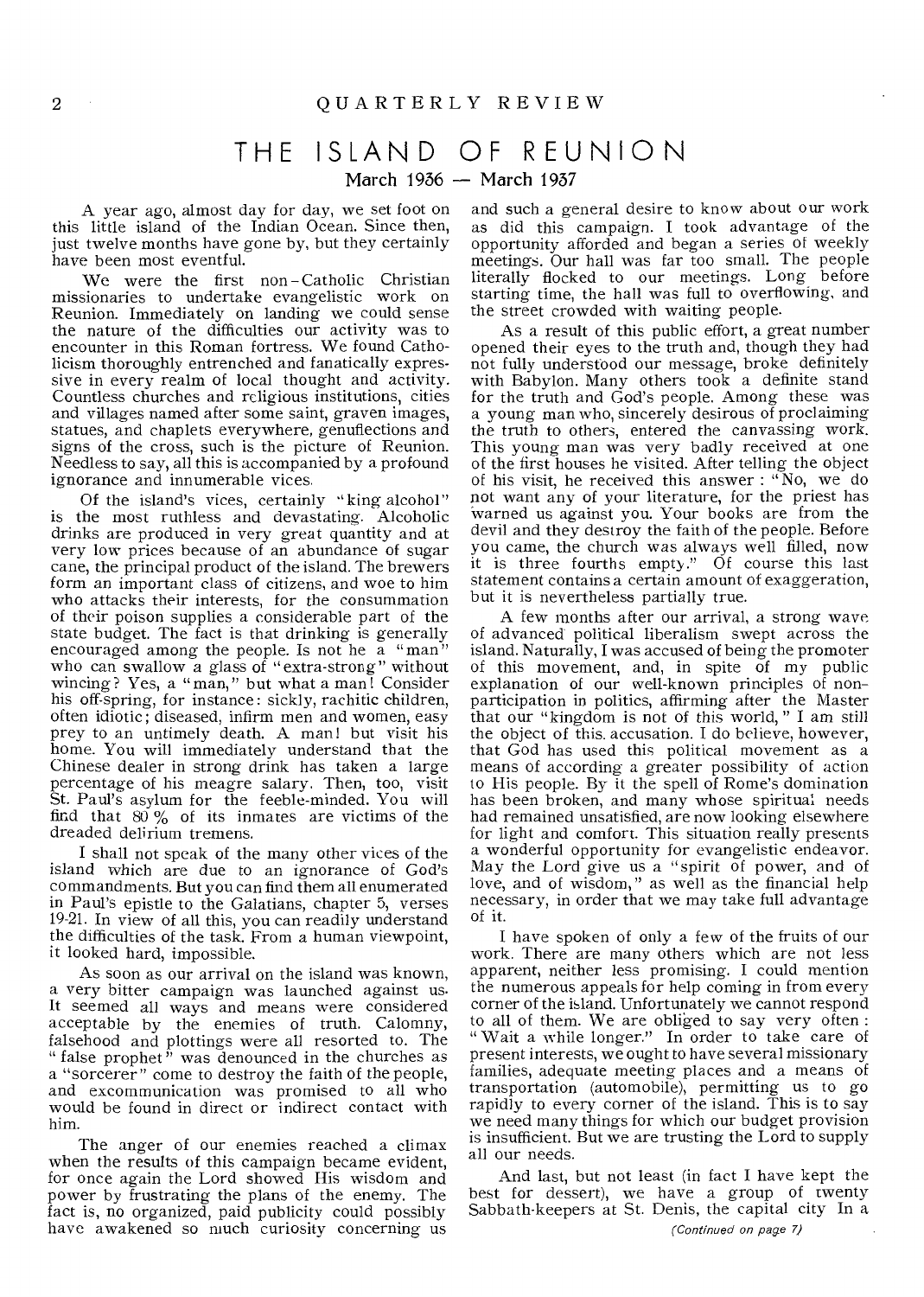# QUARTERLY REVIEW

### Statistical Report of the Southern Europ. Division of S.D.A. for the Quarter Ending March 31, 1937.

| Name of Conference<br>or Mission                                                                                                                                                                                                                                                                                                                                                                                            | ഁ<br>Number o:<br>Churches                                         | Previous<br>Membership                                                                                    | Baptism                                              | Vote                                                               | Letter                                                   | Gains<br><b>Total</b>                                                                   | Apostasy                                                              | Death                                        | Letter                                                                | Total Losses                                                                     | Net Gain                                                                   | Present<br>Membership                                                  | Ord Ministers                                                    | Lic. Ministers                                                                                          | Miss.<br>Licentiates                                                          | Other Workers                                                                                                 | Canvassers                                                           | Total Workers                                                               | Number of<br>Sab. Schools                          | Sab. School<br>Membership                                                                 | Average<br>Attendance                                           |
|-----------------------------------------------------------------------------------------------------------------------------------------------------------------------------------------------------------------------------------------------------------------------------------------------------------------------------------------------------------------------------------------------------------------------------|--------------------------------------------------------------------|-----------------------------------------------------------------------------------------------------------|------------------------------------------------------|--------------------------------------------------------------------|----------------------------------------------------------|-----------------------------------------------------------------------------------------|-----------------------------------------------------------------------|----------------------------------------------|-----------------------------------------------------------------------|----------------------------------------------------------------------------------|----------------------------------------------------------------------------|------------------------------------------------------------------------|------------------------------------------------------------------|---------------------------------------------------------------------------------------------------------|-------------------------------------------------------------------------------|---------------------------------------------------------------------------------------------------------------|----------------------------------------------------------------------|-----------------------------------------------------------------------------|----------------------------------------------------|-------------------------------------------------------------------------------------------|-----------------------------------------------------------------|
| $\mathbf{1}$                                                                                                                                                                                                                                                                                                                                                                                                                | $\mathbf{2}$                                                       | 3                                                                                                         | $\overline{4}$                                       | 5                                                                  | 6                                                        | 7                                                                                       |                                                                       | 8 9 10                                       |                                                                       | 11                                                                               | 12                                                                         | 13                                                                     | 14 15                                                            |                                                                                                         | 16 17                                                                         |                                                                                                               | 18                                                                   | 19                                                                          | 20                                                 | 21                                                                                        | 22                                                              |
| 1. SOUTHERN EUR. DIV.                                                                                                                                                                                                                                                                                                                                                                                                       |                                                                    |                                                                                                           |                                                      |                                                                    |                                                          |                                                                                         |                                                                       |                                              |                                                                       |                                                                                  | $\omega \rightarrow \infty$                                                |                                                                        | 6                                                                | 5                                                                                                       |                                                                               | $8 -$                                                                                                         | $\overline{\phantom{m}}$                                             | - 19                                                                        |                                                    |                                                                                           |                                                                 |
| 2. FRANCO-BELGIAN U. C.<br>3.<br>Belgian<br>Conference<br>East France<br>4.<br>$\rightarrow$<br>$\alpha$ , $\alpha$ , $\alpha$ , $\alpha$<br>5.<br>North »<br>$\mathbf{v}$<br>$\cdots$<br>6.<br>South<br>$\blacktriangleright$<br>×<br>.                                                                                                                                                                                    | 25<br>17<br>14<br>25<br>71                                         | 568<br>419<br>657<br>608<br>2252                                                                          | 7<br>4<br>7<br>18                                    | $\boldsymbol{2}$<br>--<br>$\qquad \qquad \qquad$<br>$\overline{2}$ | 4<br>1<br>8<br>19<br>32                                  | 11<br>7<br>15<br>19<br>52                                                               | 1<br>2<br>$\mathbf 5$<br>8                                            | 1<br>-1<br>3                                 | 11<br>$\boldsymbol{2}$<br>12<br>7<br>$5 \t32$                         | 13<br>$\overline{\mathbf{4}}$<br>13<br>15<br>45                                  | $^{-2}$<br>3<br>$\boldsymbol{2}$<br>4<br>$\overline{\mathcal{L}}$          | 566<br>422<br>659<br>612<br>2259                                       | 6<br>6<br>5<br>3<br>5<br>25                                      | 3<br>5<br>3<br>3<br>-14                                                                                 | 6<br>4<br>3<br>10<br>6<br>29                                                  | -1<br>$\boldsymbol{2}$<br>$\overline{\phantom{0}}$<br>3                                                       | 15<br>8<br>19<br>14<br>56 127                                        | 15<br>30<br>20<br>37<br>- 25                                                | 22<br>17<br>14<br>31                               | 621<br>384<br>481<br>325<br>84 1811                                                       | 520<br>317<br>413<br>259<br>1509                                |
| 7. JUGOSLAVIAN UNION CONF.<br>8.<br>Danube Conference<br>9.<br>Sava<br>»<br>بمناور والمناور والوالون<br>10.<br>Moraya<br>»                                                                                                                                                                                                                                                                                                  | 60<br>33<br>29<br>122                                              | 1588<br>760<br>773<br>3121 27                                                                             | 15<br>8<br>$\overline{4}$                            | $\frac{2}{1}$<br>$\overline{\phantom{m}}$                          | $\frac{3}{77}$<br>12<br>$3\quad 92$                      | 20<br>86<br>16<br>122                                                                   | $\,3$<br>1<br>4                                                       | з<br>$\boldsymbol{2}$<br>$\overline{4}$<br>9 | 3<br>76<br>13<br>92                                                   | 6<br>81<br>18<br>105                                                             | 14<br>5<br>$^{-2}$<br>17                                                   | 1602<br>765<br>771<br>3138                                             | 4<br>6<br>3<br>4<br>17                                           | $\overline{\phantom{0}}$<br>$\mathbf{1}$<br>$\overline{\phantom{0}}$<br>1                               | 1<br>1<br>1<br>3<br>6                                                         | 2<br>1<br>1<br>-<br>$\overline{4}$                                                                            | 24<br>18<br>19<br>61                                                 | 7<br>32<br>24<br>26<br>- 89                                                 | 62<br>37<br>33<br>132                              | 1758<br>1008<br>903<br>3669                                                               | 1133<br>779<br>765<br>2677                                      |
| 11. RUMANIAN UNION CONF.<br>12.<br>West Muntenian Conference<br>13<br>East<br>»<br>$\pmb{\ast}$<br>$\cdots$<br>North Moldavian<br>14.<br>$\alpha$ , $\alpha$ , $\alpha$<br>$\boldsymbol{\varkappa}$<br>15.<br>South<br>$\mathbf{v}$<br>$\ldots$<br>₩<br>Transylvanian<br>16.<br>»<br>$\sim$ $\sim$ $\sim$<br>17. Banat<br>$\boldsymbol{v}$<br>$\sim$ $\sim$                                                                 | 134<br>78<br>82<br>62<br>128<br>65<br>549                          | 4794<br>2412<br>2715<br>1779<br>3086<br>1725<br>16511 101                                                 | 34<br>16<br>4<br>14<br>-21<br>12                     | 17<br>12<br>-1<br>5                                                | -77<br>- 53<br>14 114<br>-74<br>21 76<br>8<br>70 402 573 | 128<br>- 81<br>132<br>89<br>118<br>25                                                   | 31<br>29<br>24<br>9<br>20<br>25<br>138 74 439                         | 13<br>17 116<br>20 53<br>9                   | - 92<br>940<br>6 102<br>-36                                           | 136<br>78<br>157<br>117<br>93<br>70<br>651                                       | $-8$<br>3<br>$-25$<br>$-28$<br>25<br>$-45$<br>$-78$                        | 4786<br>2415<br>2690<br>1751<br>3111<br>1680<br>16433                  | 5<br>13<br>10<br>8<br>ğ<br>9<br>10<br>64                         | $\boldsymbol{2}$<br>$\boldsymbol{4}$<br>$\mathbf{1}$<br>$\overline{2}$<br>$\,2\,$<br>$\mathbf{1}$<br>16 | 3<br>$\overline{2}$<br>$\boldsymbol{2}$<br>5<br>3<br>5<br>4<br>24             | -12<br>10<br>-1<br>$\mathbf{1}$<br>$\mathbf{1}$<br>$\boldsymbol{2}$<br>$\sqrt{2}$<br>29                       | $25\,$<br>11<br>19<br>11<br>14<br>$\overline{\mathcal{L}}$<br>87 220 | 24<br>52<br>28<br>34<br>26<br>32<br>24                                      | 132<br>77<br>79<br>60<br>126<br>65                 | 8049<br>3799<br>4674 2316<br>2825<br>4500<br>2359<br>539 26206 18694                      | 6387<br>2450<br>1756<br>3991<br>1794                            |
| 18. SWISS UNION CONFERENCE.<br>19. German Swiss Conference<br>20. Léman<br>$\mathfrak{D}$<br>$\sim$ $\sim$ $\sim$ $\sim$                                                                                                                                                                                                                                                                                                    | 38<br>20<br>58                                                     | 1425<br>992<br>2417                                                                                       | 29<br>9<br>38                                        | 3<br>3                                                             | 4<br>5<br>9                                              | 33<br>17<br>50                                                                          | 11<br>9<br>20                                                         | 3<br>10<br>13                                | 6<br>7<br>-13                                                         | 20<br>26<br>46                                                                   | 13<br>$-9$<br>$\overline{4}$                                               | 1438<br>983<br>2421                                                    | 1<br>8<br>$\overline{\mathbf{z}}$<br>16                          | $\overline{2}$<br>$\mathbf{I}$<br>3                                                                     | 8<br>3                                                                        | 5<br>5<br>$11 - 10$                                                                                           | 28<br>14<br>42 82                                                    | 1<br>51<br>30                                                               | 54<br>25<br>79                                     | 1446<br>749<br>2195                                                                       | 945<br>625<br>1570                                              |
| 21. IBERIAN UNION MISSION ** ><br>22.<br>Spanish Mission<br>23.<br>Portuguese »<br>.<br>24.<br>Madeira<br>X)<br>.<br>25.<br>Azores<br>$\boldsymbol{v}$                                                                                                                                                                                                                                                                      | 10<br>7<br>1<br>1<br>19                                            | 398<br>324<br>45<br>10<br>777                                                                             | 8<br>8                                               | 1<br>1                                                             | 1<br>--<br>$\mathbf{1}$                                  | $\,2\,$<br>8<br>10                                                                      | -                                                                     | 1<br>I.                                      | -1<br>$\mathbf{1}$                                                    | $\boldsymbol{2}$<br>—<br>$\overline{2}$                                          | 8<br>8                                                                     | 398<br>324<br>53<br>10<br>785                                          | 4<br>6<br>3<br>ı<br>1<br>15                                      | -1<br>$\boldsymbol{2}$<br>$\hspace{0.05cm}$<br>3                                                        | ı<br>5<br>4<br>10                                                             | 5<br>$\mathbf{1}$<br>1<br>7                                                                                   | 13<br>$\frac{1}{2}$<br>13                                            | 6<br>-11<br>27<br>$\boldsymbol{2}$<br>$\boldsymbol{2}$<br>48                | 26<br>1<br>4<br>31                                 | 380<br>99<br>34<br>513                                                                    | 350<br>78<br>33<br>461                                          |
| 26. ITALIAN UNION MISSION<br>27. North Italian Mission<br>28. South<br>$\mathbf{r}$<br><b>Allen Allen</b>                                                                                                                                                                                                                                                                                                                   | 14<br>$12^{\circ}$<br>26                                           | 405<br>320<br>725                                                                                         | 8<br>3<br>-11                                        | 1<br>--<br>$\mathbf{1}$                                            | 9<br>6<br>15                                             | 18<br>9<br>27                                                                           | 2<br>1<br>$\mathbf{3}$                                                | $\boldsymbol{2}$<br>$\mathbf{1}$<br>3        | 12<br>6<br>18                                                         | 16<br>8<br>24                                                                    | $\boldsymbol{2}$<br>$\mathbf{I}$<br>3                                      | 407<br>321<br>728                                                      | 2<br>6<br>3<br>n                                                 | 4<br>$\boldsymbol{2}$<br>6                                                                              | 3<br>3<br>4<br>10                                                             | $\equiv$<br>$\overline{2}$<br>$\dot{2}$                                                                       | 12<br>9<br>21                                                        | 5<br>25<br>20<br>50                                                         | 18<br>20<br>38                                     | 421<br>403<br>824                                                                         | 380<br>333<br>713                                               |
| 29. NORTH AFRICAN UNION MISS.<br>30. Algerian Mission<br>31.<br>Moroccan<br>Ж<br>.<br>32. Tunis<br>y)<br>a caracteristic constants                                                                                                                                                                                                                                                                                          | 5<br>3<br>1<br>9                                                   | 238<br>66<br>304                                                                                          | 1<br>1                                               | 3<br>$\overline{\phantom{a}}$<br>32<br>35                          | 27<br>1<br>3<br>-31                                      | 31<br>1<br>35<br>67                                                                     | 9<br>9                                                                |                                              | 69<br>69                                                              | 78<br>----<br>78                                                                 | $-47$<br>-1<br>35<br>$-11$                                                 | 191<br>67<br>35<br>293                                                 | 1<br>4<br>2<br>$\overline{2}$<br>9                               | $\overline{\phantom{0}}$<br>$\overline{\phantom{a}}$                                                    | 3<br>$\boldsymbol{2}$<br>1<br>$\qquad \qquad -$<br>6                          | $\mathbf{I}$<br>---<br>$\boldsymbol{2}$<br>3                                                                  | 10<br>3<br>$\overline{2}$<br>15                                      | 4<br>17<br>-6<br>6<br>33                                                    | 7<br>з<br>1<br>11                                  | 190<br>85<br>31<br>306                                                                    | 149<br>63<br>24<br>236                                          |
| 33. EQUAT, AFRIC, MISS.*)                                                                                                                                                                                                                                                                                                                                                                                                   | $\boldsymbol{2}$                                                   | 130                                                                                                       |                                                      |                                                                    |                                                          |                                                                                         |                                                                       |                                              | 1                                                                     | 1                                                                                | $-1$                                                                       | 129                                                                    | ı                                                                | 3                                                                                                       | $\boldsymbol{2}$                                                              |                                                                                                               |                                                                      | 6                                                                           | $^{24}$                                            | 1621                                                                                      | 2018                                                            |
| 34. MADAGASCAR-Mascarene U.M.*)<br>35. Madagascar Mission<br>36.<br>Mauritius<br>n<br>37.<br>Seychelles<br>$\gg$<br>38. La Réunion<br>$\lambda$                                                                                                                                                                                                                                                                             | 8<br>9<br>1<br>1                                                   | 354<br>500<br>56<br>2                                                                                     | 28                                                   | $26 -$                                                             | $2^{\circ}$                                              | 28<br>28                                                                                | $\overline{\phantom{a}}$                                              | $\overline{2}$                               | $\overline{\mathbf{2}}$                                               | 4<br>2                                                                           | 24<br>26<br>-                                                              | 378<br>526<br>56<br>$\overline{2}$                                     | $\mathbf{1}$<br>$\mathbf{3}$<br>$\boldsymbol{2}$<br>1            | Ξ<br>6<br>1                                                                                             |                                                                               | $\mathbf{I}$<br>5 1                                                                                           | -<br>4<br>$\mathbf{I}$<br>---<br>$\mathbf 2$                         | $\overline{2}$<br>-19<br>12<br>1<br>$\overline{\mathbf{3}}$                 | 20<br>31<br>$\bf 2$<br>$\mathbf{1}$                | 884<br>886<br>70<br>19                                                                    | 710<br>588<br>50<br>16                                          |
| 39. CAPE VERDE ISLANDS *)                                                                                                                                                                                                                                                                                                                                                                                                   | 19<br>1                                                            | 912<br>18                                                                                                 | 54                                                   |                                                                    | $\overline{2}$                                           | 56                                                                                      |                                                                       | 4                                            | $\boldsymbol{2}$                                                      | 6                                                                                | 50                                                                         | 962<br>18                                                              | 7<br>$\mathbf{1}$                                                | 7                                                                                                       | 14                                                                            | $\overline{2}$                                                                                                | 7<br>$\overline{\phantom{0}}$                                        | 37<br>-1                                                                    | 54<br>1                                            | 1859<br>34                                                                                | 1364<br>43                                                      |
|                                                                                                                                                                                                                                                                                                                                                                                                                             |                                                                    |                                                                                                           |                                                      |                                                                    |                                                          |                                                                                         |                                                                       |                                              |                                                                       |                                                                                  |                                                                            | RECAPITULATION                                                         |                                                                  |                                                                                                         |                                                                               |                                                                                                               |                                                                      |                                                                             |                                                    |                                                                                           |                                                                 |
| 1. Southern European Division<br>2. Franco-Belgian Union Conference<br>3. Jugoslavian<br>Þ<br>X)<br>4 Rumanian<br>×<br>$\lambda$<br>5. Swiss<br>$\mathbf{v}$<br>6. Iberian Union Mission<br>7. Italian<br>₩<br>$\alpha$ , and $\alpha$ , and $\alpha$<br>8. North African Union Mission<br>9. Equat. African<br>*)<br>$\mathbf{v}$<br>10. Madagascar-Mascar. U. »<br>$^{*}$<br>11. Cape Verde Islands<br>٠,<br>$\mathbf{v}$ | 71<br>122<br>549<br>58<br>19<br>26<br>9<br>$\mathbf{2}$<br>19<br>1 | $\begin{array}{c} 2252 \\ 3121 \end{array}$<br>16511 101<br>2417<br>777<br>725<br>304<br>130<br>912<br>18 | 18<br>$\overline{27}$<br>-38<br>8<br>-11<br>-1<br>54 | $_{3}^{2}$<br>3<br>1<br>1<br>35<br>$\sim$ $-$                      | 32<br>92<br>70 402<br>9<br>1<br>15<br>31<br>$\mathbf{2}$ | $\frac{52}{122}$<br>573<br>50<br>10<br>27<br>67<br>--<br>56<br>$\overline{\phantom{0}}$ | 8<br>$\boldsymbol{4}$<br>138<br>20<br>$\sim$ $-$<br>$\mathbf{3}$<br>9 | 5<br>9<br>13<br>1<br>3<br>$-$<br>4           | 32<br>92<br>74 439<br>-13<br>-1<br>18<br>69<br>-1<br>$\boldsymbol{2}$ | 45<br>105<br>651<br>46<br>$\overline{2}$<br>24<br>78<br>1<br>6<br>$\overline{a}$ | 7<br>17<br>$-78$<br>4<br>8<br>3<br>$-11$<br>--1<br>50<br>$\equiv$ $\equiv$ | 2259<br>3138<br>16433<br>2421<br>785<br>728<br>293<br>129<br>962<br>18 | 6<br>$\frac{25}{17}$<br>64<br>16<br>15<br>11<br>9<br>1<br>7<br>1 | 5<br>14<br>-1<br>16<br>$\frac{3}{3}$<br>6<br>$-$<br>$\frac{3}{7}$                                       | 8<br>29<br>6<br>24<br>$\mathbf{u}$<br>10<br>10<br>6<br>$\boldsymbol{2}$<br>14 | $\boldsymbol{\mathsf{3}}$<br>4<br>29<br>10<br>$\overline{\mathcal{U}}$<br>$\boldsymbol{2}$<br>3<br>$\sqrt{2}$ | 42<br>13<br>21<br>15<br>$\overline{\phantom{0}}$<br>$\mathbf{7}$     | - 19<br>56 127<br>61 89<br>87 220<br>- 82<br>48<br>50<br>33<br>6<br>37<br>1 | 84<br>132<br>79<br>31<br>38<br>11<br>24<br>51<br>1 | 1811<br>3669<br>539 26206 18694<br>$\frac{2195}{513}$<br>824<br>306<br>1621<br>1859<br>34 | 1509<br>2677<br>1570<br>461<br>713<br>236<br>2018<br>1364<br>43 |
| Totals for 1st quarter 1937<br>lst<br>1936<br>$\ast$<br>$\rightarrow$                                                                                                                                                                                                                                                                                                                                                       | 876<br>842                                                         | 27167 258<br>25831 256                                                                                    |                                                      |                                                                    | 115 584<br>66 378                                        | 957<br>700                                                                              | 182 109 667<br>222 90 349                                             |                                              |                                                                       | 958<br>661                                                                       | $-1$<br>39                                                                 | 27166<br>25870                                                         |                                                                  | 172 58                                                                                                  | 120<br>145 61 141                                                             | 60<br>38                                                                                                      | 302 712<br>293 678                                                   |                                                                             |                                                    | 993 39038 29285<br>949 35925 26255                                                        |                                                                 |

\*) Report for the 4th quarter 1986.<br>\*) Partial report because of war.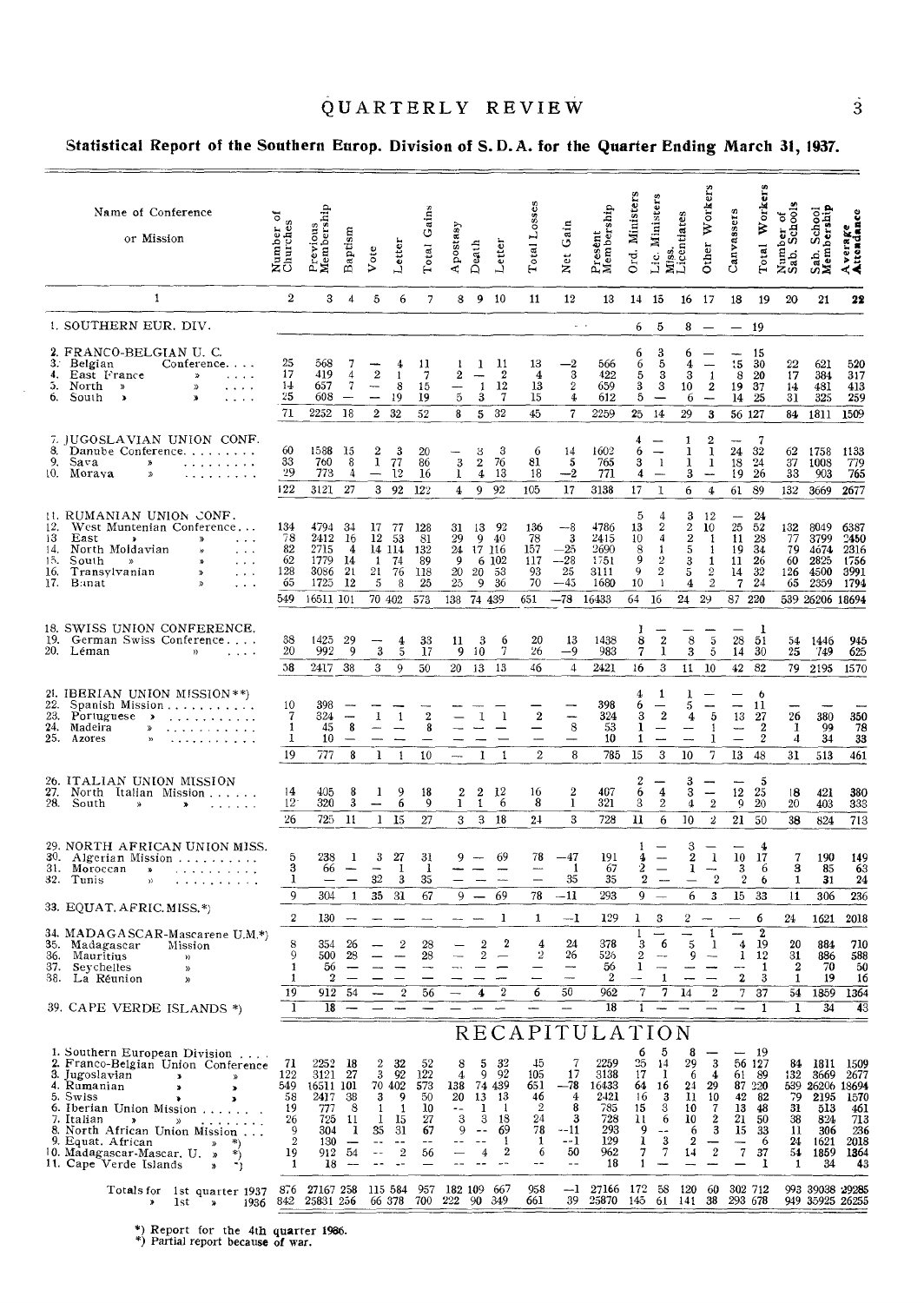| report of the countern European Division of S. D. A. for the Quarter Ending march of,                                                                                                                                                                                                                                                                                                                                                                                                                                                                                                                                    |                                                                                  |                                                                                                               |                                                                                                      |                                                                                             |                                                               | ,,,,,                                                                                            |
|--------------------------------------------------------------------------------------------------------------------------------------------------------------------------------------------------------------------------------------------------------------------------------------------------------------------------------------------------------------------------------------------------------------------------------------------------------------------------------------------------------------------------------------------------------------------------------------------------------------------------|----------------------------------------------------------------------------------|---------------------------------------------------------------------------------------------------------------|------------------------------------------------------------------------------------------------------|---------------------------------------------------------------------------------------------|---------------------------------------------------------------|--------------------------------------------------------------------------------------------------|
| Name of Conference<br>or Mission                                                                                                                                                                                                                                                                                                                                                                                                                                                                                                                                                                                         |                                                                                  | Tithe                                                                                                         | Offerings<br>Specials)                                                                               | $\begin{array}{ll} \mbox{Contribution} \\ \mbox{for Home} \\ \mbox{Miss. Work} \end{array}$ | Contributions<br>for Local<br>Church Work                     | Colporteur<br>Book Sales                                                                         |
|                                                                                                                                                                                                                                                                                                                                                                                                                                                                                                                                                                                                                          |                                                                                  | Total                                                                                                         | Total<br>(Incl.                                                                                      |                                                                                             |                                                               |                                                                                                  |
| $\mathbf{1}$                                                                                                                                                                                                                                                                                                                                                                                                                                                                                                                                                                                                             |                                                                                  | $\boldsymbol{2}$                                                                                              | 3                                                                                                    | $\overline{\mathbf{4}}$                                                                     | 5                                                             | 6                                                                                                |
| 1. SOUTHERN EUROPEAN DIVISION<br>FRANCO-BELGIAN<br>2.<br>UNION CONF.<br>3.<br>Belgian Conference<br>4.<br>East France Conference<br>5.<br>North $\rightarrow$<br>»<br>.<br>6.<br>South<br>$\rightarrow$<br>$\bullet$<br>.                                                                                                                                                                                                                                                                                                                                                                                                | F. Fr.<br>y)<br>$\gamma$<br>Y)<br>$\gamma$<br>y)<br>$\gamma$<br>F. Fr.<br>\$     | $73,351,-$<br>46,253.50<br>71,557.50<br>39,492.50<br>230,654,50<br>10,771.60                                  | 11,653.95<br>11,473.30<br>16,521.60<br>22,483 30<br>62.132.15<br>2,901.57                            | 631.15<br>1.80<br>889.80<br>---.---<br>1,522.75<br>71.11                                    | 5,670.40<br>$17 -$<br>1,149.50<br>سب سد<br>6,836.90<br>319.28 | 53,843.30<br>32,145.25<br>72,258.<br>$41,838-$<br>200,084.55<br>9,343.95                         |
| JUGOSLAVIAN UNION CONF.<br>$\frac{7}{8}$<br>Danube Conference<br>. <b>.</b><br>9.<br>Sava<br>.<br>$\blacktriangleright$<br>0.<br>Moraya<br>. <i>.</i><br>X,                                                                                                                                                                                                                                                                                                                                                                                                                                                              | Dinar<br>$\mathcal{V}$<br>$\boldsymbol{\mathcal{V}}$<br>Dinar<br>\$              | 74,918.70<br>45,735<br>49,320.70<br>169,974,40<br>3,008.60                                                    | $21,074-$<br>9,826.75<br>12,048.88<br>42.949.63<br>760.22                                            | 1,965.75<br>1,005.75<br>999.38<br>3,970.88<br>70.28                                         | —.—<br>--.--<br>—. —<br>— , —                                 | $52,207-$<br>$35,171-$<br>$51,663-$<br>$139.041-$<br>2,461.02                                    |
| RUMANIAN UNION CONFERENCE<br>11.<br>12.<br>West Muntenian Conference<br>13.<br>East<br>y,<br>$\gg$<br>$\begin{array}{cccccccccccccc} \bullet & \bullet & \bullet & \bullet & \bullet & \bullet & \bullet & \bullet \end{array}$<br>14.<br>North Moldavian<br>))<br>1.1.1.1.1<br>15.<br>South<br>$\mathcal{V}$<br>$\rightarrow$<br>$\mathbf{v}$ , and $\mathbf{v}$ , and $\mathbf{v}$<br>16.<br>Transylvanian<br>$\mathcal{Y}$<br>$\mathbf{r}$ , and $\mathbf{r}$ , and $\mathbf{r}$<br>17.<br>Banat<br>$\mathbf{h}$<br>$\mathbf{1} \cdot \mathbf{1} \cdot \mathbf{1} \cdot \mathbf{1} \cdot \mathbf{1} \cdot \mathbf{1}$ | Lei<br>$\mathcal{V}$<br>Y)<br>$\mathfrak{p}$<br>))<br>$\mathcal{V}$<br>Lei<br>\$ | 717,889.50<br>$259.142-$<br>294,466.50<br>$214,133-$<br>363,075.20<br>$176,319-$<br>2,025,025 20<br>12,150.20 | $222,035. -$<br>86,184,50<br>73 645.50<br>49.987.50<br>76.181.75<br>42,389<br>550,423.25<br>3,302.55 | --.-<br>----<br>—. —<br>$-\frac{1}{2}$                                                      | —.—<br>$-,-$<br>$-,-$                                         | $206,197-$<br>130,654.<br>119.836<br>$82,463-$<br>$68,431-$<br>$51,227-$<br>658,808.<br>3,952.85 |
| SWISS UNION CONFERENCE<br>18.<br>19.<br>German Swiss Conf.<br>20.<br>Leman Conference<br>.                                                                                                                                                                                                                                                                                                                                                                                                                                                                                                                               | Sw. Fr.<br>$\mathcal{V}$<br>$\boldsymbol{v}$<br>Sw. Fr.<br>\$                    | 38.237.-<br>23,903.30<br>62.140.30<br>14,292.20                                                               | $8,071-$<br>6,242.36<br>14.313.36<br>3.292.06                                                        | 1,463.90<br>2,627.23<br>4,091.13<br>940.95                                                  | 6,153.20<br>3,369.92<br>9.523.12<br>2,190.31                  | $31,116, -$<br>19,342.75<br>50,458.75<br>11,605.51                                               |
| 21,<br><b>IBERIAN UNION MISSION**</b> )<br>Spanish Mission<br>22.<br>23.<br>Portuguese »<br>.<br>24.<br>Madeira<br>.<br>$\boldsymbol{\mathcal{D}}$<br>25.<br>Island<br>.<br>))                                                                                                                                                                                                                                                                                                                                                                                                                                           | Pesetas<br>$\mathcal{V}$<br>$\gamma$<br>$\lambda$<br>Pesetas<br>\$               | 4,420.90<br>556.80<br>166.70<br>5 144.40<br>668.90                                                            | 818.75<br>144.11<br>101.68<br>1,064.54<br>138.39                                                     | —.—<br>$-,-$<br>31.61<br>--.--<br>34.61<br>4.49                                             | 714.52<br>94.31<br>$ -$<br>808.83<br>105.14                   | 4.896.-<br>$4,896-$<br>636.49                                                                    |
| 26.<br>ITALIAN UNION MISSION<br>27,<br>North Italian Mission.<br>28.<br>South<br>$\boldsymbol{\mathcal{Y}}$<br>$\mathcal{V}$<br>.                                                                                                                                                                                                                                                                                                                                                                                                                                                                                        | Lire<br>${\mathcal W}$<br>Lire<br>\$                                             | 21,214.20<br>9,849.50<br>$31,063\sqrt{70}$<br>1,635.60                                                        | 5,333.85<br>$2,794-$<br>8,127.85<br>427.94                                                           | $-$ . $-$<br>—.—<br>للسراسة<br>$-$ . $-$                                                    | 1,291.15<br>سب ب<br>1,291.15<br>67.97                         | 18,339.55<br>13,943.75<br>32,283.30<br>1,699.72                                                  |
| 29.<br>NORTH AFRICAN UNION MISSION.<br>30.<br>Algerian Mission<br>31.<br>Moroccan<br>n<br>32.<br>Tunis<br>.<br>$\mathcal{V}$                                                                                                                                                                                                                                                                                                                                                                                                                                                                                             | F. Fr.<br>$y = y$<br>$y \rightarrow$<br>F. Fr.<br>\$.                            | 13,729<br>$6,986-$<br>$5,264-$<br>$25,979-$<br>$1,213-$                                                       | 3,107.70<br>993.50<br>974.20<br>5,075.40<br>237.03                                                   | -- -<br>— <u>—</u><br>269 60<br>269.60<br>12.59                                             |                                                               | 45,491.75<br>10,026.<br>13,698.50<br>69,216.25<br>3,232.40                                       |
| 33. EQ. AFRICAN MISSION *)                                                                                                                                                                                                                                                                                                                                                                                                                                                                                                                                                                                               | F. Fr.<br>\$                                                                     | 4,014.20<br>187.50                                                                                            | 3.953.20<br>184.62                                                                                   | ---                                                                                         | —. —                                                          |                                                                                                  |
| MADAGASCAR-MASCARENE U. M.*)<br>34.<br>35.<br>Madagascar Mission<br>36.<br>Mauritius<br>37.<br>Seychelles<br>≫<br>2.12.111<br>38.<br>La Reunion<br>Σ<br>.                                                                                                                                                                                                                                                                                                                                                                                                                                                                | F. Fr.<br>$n \gg$<br>n.<br>$\mathcal{D}$<br>$n \rightarrow$<br>F. Fr.            | $12,451-$<br>$35,095. -$<br>$3,056-$<br>$1633 -$<br>$52,235-$                                                 | 8.533.50<br>17,884.50<br>1,087.45<br>280.15<br>27,785.60                                             | — , —                                                                                       | 644.50<br>---<br>$---, ---$<br>644.50                         | 10.545.60<br>232.06<br>2,378.25<br>13,095.91                                                     |
| 39. CAPE VERDE ISLANDS *)                                                                                                                                                                                                                                                                                                                                                                                                                                                                                                                                                                                                | \$<br>Es.<br>\$                                                                  | $2,439. -$<br>$708 -$<br>31.30                                                                                | 1,297.59<br>180.25<br>7.97                                                                           | —.—<br>— .—<br>-.-                                                                          | 30.09<br>$784 -$<br>34.65                                     | o11.58<br>---                                                                                    |

### Financial Report of the Southern European Division of S. D. A. for the Quarter Ending March 31, 1937.

|    |                                                                |                       |                      | RECAPILULATION      |                      |                        |
|----|----------------------------------------------------------------|-----------------------|----------------------|---------------------|----------------------|------------------------|
|    | Southern European Division<br>Franco-Belgian Union Conference  | 10.771.60             | 2,901.57             | 71.11               | 319.28               | 9.343.95<br>2,461.02   |
| 3. | Jugoslavian<br>n.<br>Rumanian<br>$\mathcal{V}$<br>$\mathbf{v}$ | 3,008.60<br>12.150.20 | 760.22<br>3,302.55   | 70.28               | —. —<br>—. —         | 3,952.85               |
| 5. | Swiss<br>$\lambda$<br>Mission<br>Iberian<br>$\mathcal{V}$      | 14.292.20<br>665.90   | 3,292:06<br>138.39   | 940.95<br>4.49      | 2.190.31<br>105.14   | 11,605.51<br>636.49    |
| 8. | Italian<br>$\mathcal{V}$<br>North African<br>$\mathbf{v}$      | 1.635 60<br>$1.213 -$ | 42.94<br>237.03      | 12.59               | 67.97                | 1,699.72<br>3.232.40   |
|    | 9. Eq. African Mission *)<br>10. Madagascar-Mascarene U. M. *) | 187.50<br>2,439       | 184.62<br>1,297.59   |                     | —.—<br>30.09         | —.—<br>611.58          |
|    | 11. Cape Verde Islands *)                                      | 31.30                 | 7.97                 |                     | 34.65                |                        |
|    | Totals 1st quarter 1937<br>1936<br>1st<br>>>                   | 46,397.90<br>41.56.30 | 12.549.94<br>11.3356 | 1.099.42<br>.175.44 | 2.747.44<br>1.806 75 | 33.543.52<br>30.255.86 |

 $\hat{\theta}$ 

\*)Report for the 4th quarter 1936.<br>\*\*) Partial report because of war.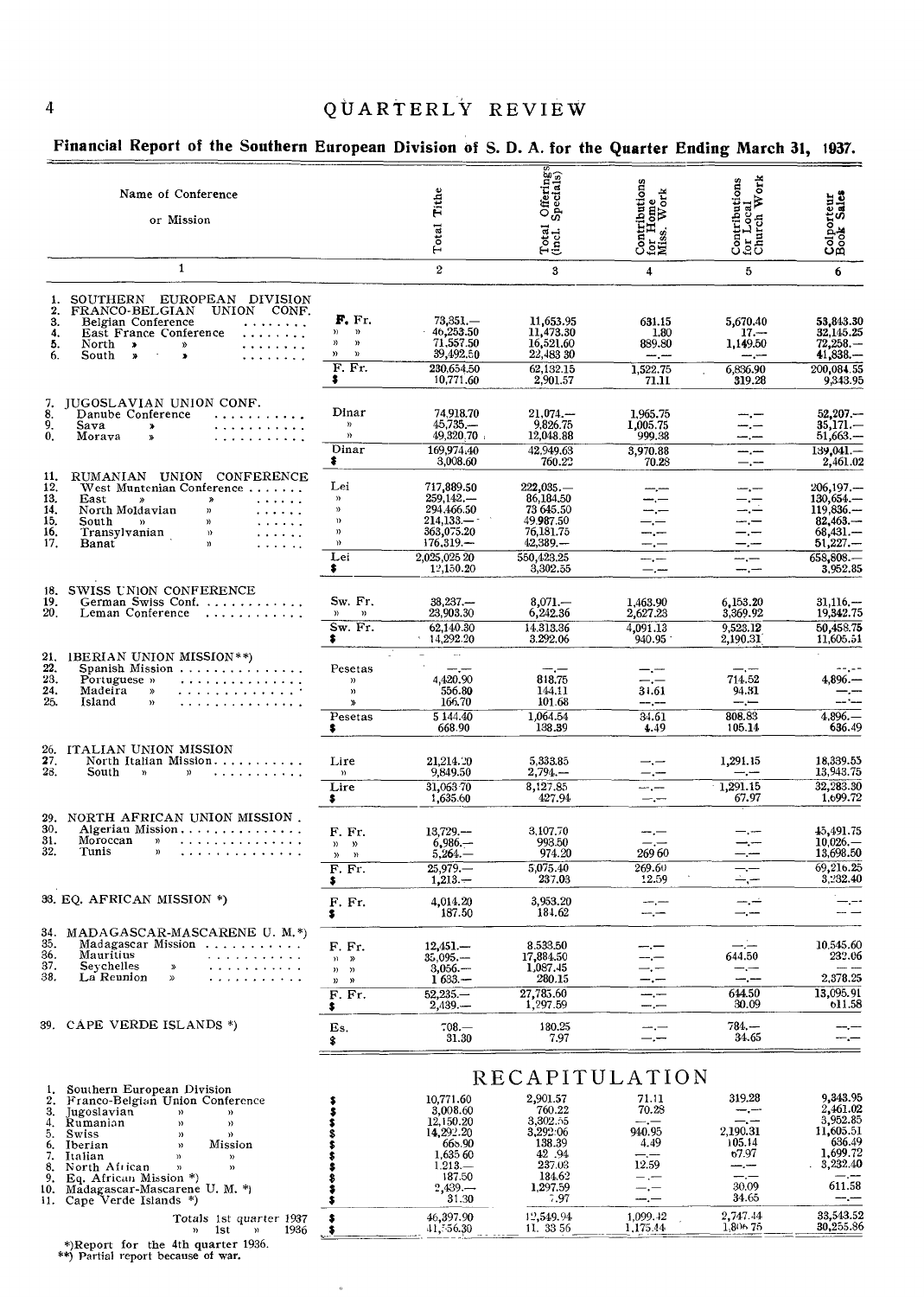## QUARTERLY REVIEW

## Specification of Mission Offerings (Column No. 3)

|                                                                  |                                                                                                     |                                                                                           |                                                                                                 |                                                                                        |                                          |                                                                                                                                                                                           |                                                                                             | Special Offer.                                                                         |                                                                     |
|------------------------------------------------------------------|-----------------------------------------------------------------------------------------------------|-------------------------------------------------------------------------------------------|-------------------------------------------------------------------------------------------------|----------------------------------------------------------------------------------------|------------------------------------------|-------------------------------------------------------------------------------------------------------------------------------------------------------------------------------------------|---------------------------------------------------------------------------------------------|----------------------------------------------------------------------------------------|---------------------------------------------------------------------|
|                                                                  | Sabbath School<br>Offerings (exc.<br>13th Sabbath)                                                  | 13th Sabbath<br>Offering                                                                  | Harvest<br>Ingathering                                                                          | Annual<br>Offerings                                                                    | Miscellaneous<br>Offerings               | Self Denial<br>Offerings                                                                                                                                                                  | Big<br>Week                                                                                 | Young<br>People's<br>Collection                                                        | (Relief Fund)<br>Weekly<br>Offerings                                |
|                                                                  | 7                                                                                                   | 8                                                                                         | 9                                                                                               | 10                                                                                     | 11                                       | 12                                                                                                                                                                                        | 13                                                                                          | 14                                                                                     | 15                                                                  |
| 1.<br>2.<br>3.<br>4.<br>5.<br>6.                                 | 7,258.90<br>6,176.15<br>7,017.85<br>3,996.80<br>24,449.70                                           | $\begin{array}{c} 1,734.70 \\ 2,879.05 \\ 1,611.25 \end{array}$<br>1,008.50               | 145.20<br>7,151.65<br>15,256.15                                                                 | 36.30<br>424,75<br>$440 -$<br>1,828.75                                                 | 435.60                                   | $\overline{85}$ .                                                                                                                                                                         | 1,438.45<br>1,752.60<br>109.35<br>46.15                                                     | 602.60<br>$200--$<br>106.50<br>346.95                                                  | 2.20<br>40.75                                                       |
| 7.                                                               | 1,141.81                                                                                            | 7,233.50<br>337.81                                                                        | $22,553$<br>1,053.22                                                                            | 2,729.80<br>127.49                                                                     | $\substack{435.60\\20.34}$               | $85 -$<br>3.97                                                                                                                                                                            | 3,346.55<br>156.28                                                                          | 1.256.05<br>58.65                                                                      | 42.95<br>$2. - -$                                                   |
| 8.<br>9.<br>19.                                                  | 12,008.25<br>6,091.75<br>6,997.75                                                                   | $2,053.50$<br>$1,400.25$<br>1,845.75                                                      | 4,556.50<br>1,251.<br>1,455.25                                                                  | $490. -$<br>$63. - 623.75$                                                             |                                          | $15 -$<br>$127 -$                                                                                                                                                                         | 170.50<br>$281 -$<br>6.50                                                                   | 1,418.75<br>48275<br>662.75                                                            | 376.50<br>$242--$<br>330.13                                         |
|                                                                  | 25,097.75<br>444.23                                                                                 | 5,299.50<br>93.81                                                                         | 7,262.75<br>128.55                                                                              | 1,176.75<br>20.83                                                                      |                                          | $142. -$<br>2.51                                                                                                                                                                          | $458 -$<br>8.11                                                                             | 2,564.25<br>45.39                                                                      | 948.63<br>16.79                                                     |
| u.<br>12.<br>13.<br>$\frac{14}{15}$ .<br>$\frac{15}{16}$ .       | 127,802.75<br>$54,293-$<br>50,019.50<br>$33,381-$<br>49,588.75<br>25,406.-                          | 27,752.75<br>$13,032-$<br>$11,785-$<br>$8,469-$<br>$11,186-$<br>$7,438. -$                | 19,868.<br>$6,588-$<br>941.—<br>$2,382-$<br>$7,726, -$<br>$5,472,-$                             | 24,520.<br>$2,390. -$<br>$114. -$<br>$2,443-$<br>$2,030-$<br>787.—                     |                                          | $955. -$                                                                                                                                                                                  | $6,150-$<br>$261 -$<br>$8,846-$<br>$^{1,350,-}_{1,761,-}$<br>$124 -$                        | 8,056.75<br>7,091.—<br>$545. -$<br>1,359.<br>$2,165, -$<br>$2,253-$                    | 6,959.75<br>2,529.50<br>1,395.--<br>1,603.50<br>1,725<br>$909. - -$ |
|                                                                  | $340,491$ .<br>2.042.95                                                                             | 79,662.75<br>477.97                                                                       | $42,977--$<br>257.86                                                                            | $32.284 -$<br>193.71                                                                   | --.--<br>--.--                           | $955 -$<br>5.74                                                                                                                                                                           | $17,492, -$<br>$104.95$                                                                     | 21,469.75<br>128.82                                                                    | 15,091.75<br>90.55                                                  |
| $\frac{18}{19}$<br>20.                                           | $5,935-$<br>3,870.09<br>9,805.09<br>2,255.17                                                        | $585 -$<br>1,456.10<br>2,041.10<br>469.45                                                 | 89.70<br>89.70<br>20.63                                                                         | $65 -$<br>$65. - 14.95$                                                                | 1,427.50<br>515.40<br>1,942.90<br>446.87 | $--$<br>--.--                                                                                                                                                                             | $100 -$<br>$100. -$<br>$23 -$                                                               | $20. -$<br>136.77<br>156.77<br>36.05                                                   | 103.50<br>9.30<br>112.80<br>25.94                                   |
| 21.22.23.24.25.                                                  | 616.38<br>104.74<br>70.62<br><b>791.74</b><br>102.92                                                | 202.37<br>39.37<br>26.30<br>268.04<br>34.85                                               |                                                                                                 | 3.40<br>3.40<br>$-.44$                                                                 |                                          | -----                                                                                                                                                                                     | 1.36<br>1.36                                                                                | --.--                                                                                  |                                                                     |
| $\frac{26}{27}$ .<br>28.                                         |                                                                                                     |                                                                                           | $100 -$                                                                                         | 80.60                                                                                  |                                          | --.--                                                                                                                                                                                     | $-.18$                                                                                      | —.—<br>$181 -$                                                                         | 31.40                                                               |
|                                                                  | 3,452.30<br>1,974.10<br>5,426.40                                                                    | $\substack{1,015.85 \\ 599.85}$<br>1,615.70                                               | $100 -$                                                                                         | $25 -$<br>105.60                                                                       |                                          |                                                                                                                                                                                           | $^{472.70}_{100}$<br>572.70                                                                 | 95.05<br>276.05                                                                        | --.---<br>31.40                                                     |
| 29.<br>30.<br>$\frac{31}{32}$                                    | 285.70<br>$\substack{1,520.15 \\ 775.85}$<br>629.95                                                 | 85.07<br>205.20<br>213.15<br>194.25                                                       | 5.27<br>1,342.35                                                                                | 5.56<br>$40. -$<br>$150 -$                                                             |                                          | --,--                                                                                                                                                                                     | 30.15<br>4.50                                                                               | 14.53                                                                                  | 1.66                                                                |
|                                                                  | 2,925.95<br>136.65                                                                                  | 612.60<br>28,61                                                                           | 1,342.35<br>62.69                                                                               | $190 -$<br>8.87                                                                        | —,—<br>—.—                               |                                                                                                                                                                                           | 4.50<br>$-.21$                                                                              |                                                                                        |                                                                     |
| 33.<br>34.                                                       | 669.35<br>31 26                                                                                     | 132.55<br>6.19                                                                            | —.—                                                                                             | 2,279.85<br>120.48                                                                     | 156.30<br>7.30                           | 415.15<br>19.39                                                                                                                                                                           |                                                                                             | -.--<br>—.—                                                                            |                                                                     |
| 35.<br>36.<br>37.<br>35.                                         | 2,312.70<br>2,505.40<br>427.80<br>140.25                                                            | $722 -$<br>1,273.65<br>347.15<br>19.10                                                    | $68 -$<br>13,484.<br>— ,—                                                                       | 1,625.90<br>584.65<br>312.50<br>120.80                                                 |                                          | 2,245.90<br>36.80<br>—.—<br>$-,-$                                                                                                                                                         | $1,559-$                                                                                    |                                                                                        |                                                                     |
|                                                                  | 5,386.15<br>251.53                                                                                  | 2,361.90<br>110.30                                                                        | $13,552-$<br>632.88                                                                             | 2.643.85<br>123.47                                                                     | —.—<br>—.—                               | 2,282.70<br>106.60                                                                                                                                                                        | 1,559.<br>72.81                                                                             | --.--<br>—,—                                                                           | --.-                                                                |
| 39.                                                              | 116.05<br>5.13                                                                                      | 14.20<br>$-.63$                                                                           | --.-<br>--.--                                                                                   | $50 -$<br>2.21                                                                         |                                          | ---<br>—.—                                                                                                                                                                                | $-$ . $-$<br>$\frac{1}{2}$                                                                  | --.--                                                                                  | $-$ . $-$                                                           |
|                                                                  |                                                                                                     |                                                                                           |                                                                                                 | RECAPITULATION                                                                         |                                          |                                                                                                                                                                                           |                                                                                             |                                                                                        |                                                                     |
| 1.<br>2.<br>3.<br>4.<br>5.<br>6.<br>7.<br>8.<br>9.<br>10.<br>11. | 1,141.81<br>444 23<br>2,042.95<br>2,255.17<br>102.92<br>285.70<br>136.65<br>31.26<br>251.73<br>5.13 | 337.81<br>93.81<br>477.97<br>469.45<br>34.85<br>8507<br>28.61<br>6.19<br>110.30<br>$-.63$ | 1,053.22<br>128.55<br>257.86<br>20.63<br>$-4.4 -$<br>5,27<br>62.69<br>--.---<br>632.83<br>--.-- | 127.49<br>20.83<br>193.71<br>14.95<br>- 44<br>5.56<br>8.87<br>120.48<br>123.47<br>2.21 | 20.34<br>446.87<br>7.30<br>—,—<br>—,—    | 3.97<br>2.51<br>5.74<br>—.—<br>--.--<br>--,--<br>and part of the second second and content to the second second and content to the second second and content to<br>19.39<br>106.60<br>--- | 156.28<br>8.11<br>104.95<br>$23 -$<br>-- 18<br>30.15<br>$-.21$<br>$-$ . $-$<br>72.81<br>—.— | 58.65<br>45.39<br>128.82<br>36.05<br>$-$ . $-$<br>14.53<br>--.--<br>---<br>-- -<br>—.— | $2, - -$<br>16.79<br>90.55<br>25.94<br>1.66<br>-.—<br>-.--          |
|                                                                  | 6,697.35<br>6,402.16                                                                                | 1,644.69<br>1,778.62                                                                      | 2,161.10<br>1,739.05                                                                            | 618.01<br>426.18                                                                       | 474.51<br>118.92                         | 138.21<br>64.92                                                                                                                                                                           | 395.69<br>873.63                                                                            | 283.44<br>291.75                                                                       | 136.94<br>138.33                                                    |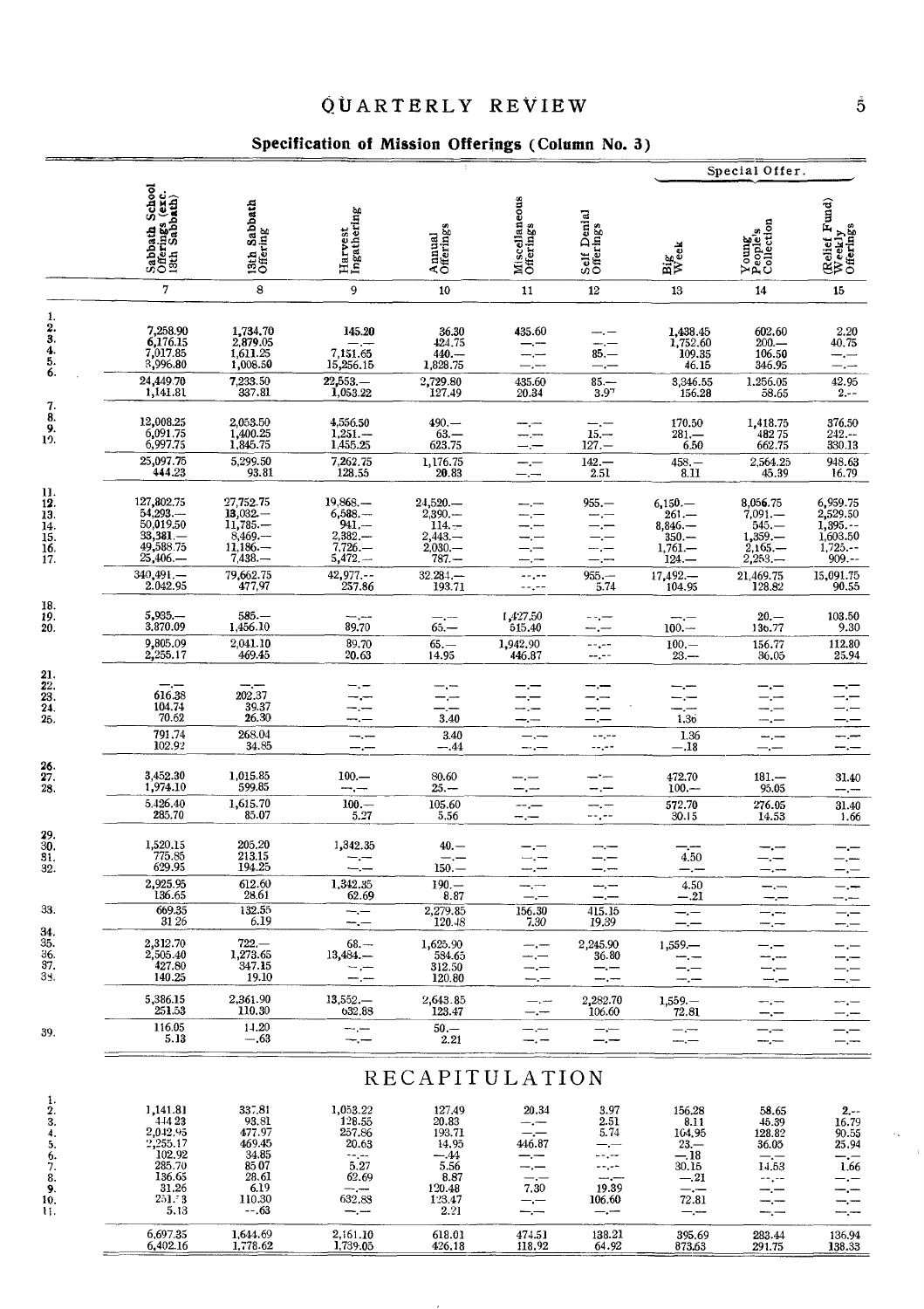### Glimpses of Africa

#### (Continued from page 1)

The Portuguese explorers found so many crabs in the mouth of the Cameroon river that they called it "rios dos camoroes" (crab river), hence Cameroon, the name given first to the coast and later on to the hinterland. However, definite colonization was not begun until the middle of the last century by English and German merchantmen, first at Victoria and later at Duala. Christianity was first brought to the country about 1870 by the American Presbyterian missionaries. They began their work on the southwestern coast in the Benga tongue of Spanish Guinea and the island of Fernando Po where they had previously established stations. Since then, several other Protestant societies have developed work in different parts of the territory.

Up to the present time, our work has been confined to the unchristianized tribes of central-east and north Cameroon. The Northern European Division operates a main station in the extreme north, near Marua, among the Islamized Foulbés. The Southern European Division operates three main stations situated on the old slave rout leading from the savannas of the interior to Yaounde, the present capital. The first station was opened by Brother and Sister R. L. Jones and their son Bobby in 1928, at Nanga-Eboko, 165 km east and slightly north of Yaounde. This station is now the headquarters of our Equatorial African Mission. The second main station is located 168 km east of Nanga-Eboko, at Ndoumbi, among the Makas; and the third, 100 km farther inland on the Moyen Congo frontier, at Batouri, the residence of the chef-superieur of the Kaka tribe. These three main stations are the administrative centers for the operation of about thirty outpost stations.

During the months of February and March, I had the privilege of visiting our main stations and also many of our outposts. After this extended trip, I can say: Truly a wonderful work is being accomplished. Since the opening of the first station in 1928, the work has progressed rapidly under the leadership of consecrated men and women. Today. Brother M. Fridlin and his associates are carrying on valiantly and successfully in spite of trying climatic conditions and a very definite lack of facilities. I marvelled at the courage and heroism of our missionaries, and the faithfulness and ability of many of our native evangelists and teachers. The success of all these workers witnesses manifestly to the fact that God has bared His arm in Equatorial Africa. Although the field counts only 130 baptized members, its Sabbath schools have attained a weekly attendance of more than 2000. As God has opened the way, our brethren have advanced into unoccupied regions.

With Brethren Fridlin, Yérétzian and Bénézech I followed the wake of the Advent message 200 km north of Ndoumbi (Bertua) to Betare, the center of the Bayas, a very warlike race. Way out there, beside the French flag, floats the banner of Prince Emmanuel. My very soul stirred with emotion as I entered our little mission compound at Betare and visited our chapel and school and the "case" occupied by Antoine le Baya, the evangelist, and his teacher associate. In this humble African dwelling I found pictures of our pioneers on the walls, truth-laden Adventist literature on the shelves of a neat bookcase, and over the door this declaration of faith and confidence : "Christ est le chef de cette maison" (Christ is the head of this house). Thus in that isolated place, amid a savage people practically untouched by the white man's civilization, a center of gospel influence has been established from which the Bayas will soon receive light and hope. Another village has its fire.

Before returning to Europe, I made a trip down to the southwestern tip of the Cameroon with Brother and Sister Fridlin. I shall never forget this trip, for it was a revelation to me of the present possibilities for lengthening our cords into the unoccupied regions of Equatorial Africa. At Grand-Batanga, on the coast, 10 km south of Kribi, where Christianity found its first foothold in Cameroon, we found the Bapoukous intensely interested in the truth. In fact we found some twenty people keeping the Sabbath, and since our visit, - the first contact this people ever have had with an Adventist missionary either black or white, - an assembly of over 200 members is meeting regularly every Sabbath, studying the "Word" and praying that an Adventist missionary soon may be placed in their midst.

Since my return, I have received a letter from Ekitike, the leader of the group, in which he says : "Can you forget we are waiting for a missionary?" No, Ekitike, never. And I cannot be truant to my trust. I must plead that a way be found to follow up this most providential interest, for I believe firmly that this opening is God's way for us to give the "everlasting gospel" to the tribes of Southern Cameroon ...

While I was at Grand-Batanga I looked out across the deep blue and thought of the little island of St. Thomas, a little distance off the Gabon coast and square on the equator. I notice this island is not on our missionary map, but it soon will be, for over there a group of thirty people are meeting regularly to study the "everlasting gospel" and to pray for a missionary. When I passed through Lisbon last January, on my way to Africa, I met Brother J. Freire, a young Portuguese colporteur who created the interest at St. Thomas. About a year and a half ago, Brother Freire visited practically all the Portuguese islands of the Atlantic as far south as St. Thomas. During about nine months he sold nearly 900 copies of "This Mighty Hour" in Portuguese. Some of these books were left at St. Thomas and preached faithfully in the absence of a worker. In fact Brother Freire gathered a group of interested people together and instructed them in the Sabbath truth and other points of faith before coming back to Lisbon. Since his departure, this little group has continued in the "lighted way" and now they beg for a missionary and pastor.

When I was in Lisbon I read their first letter which was as follows :

" To the S. D. A. Church of Lisbon:

"May the grace of our Lord Jesus Christ, the love of the Father, and the communion of the Holy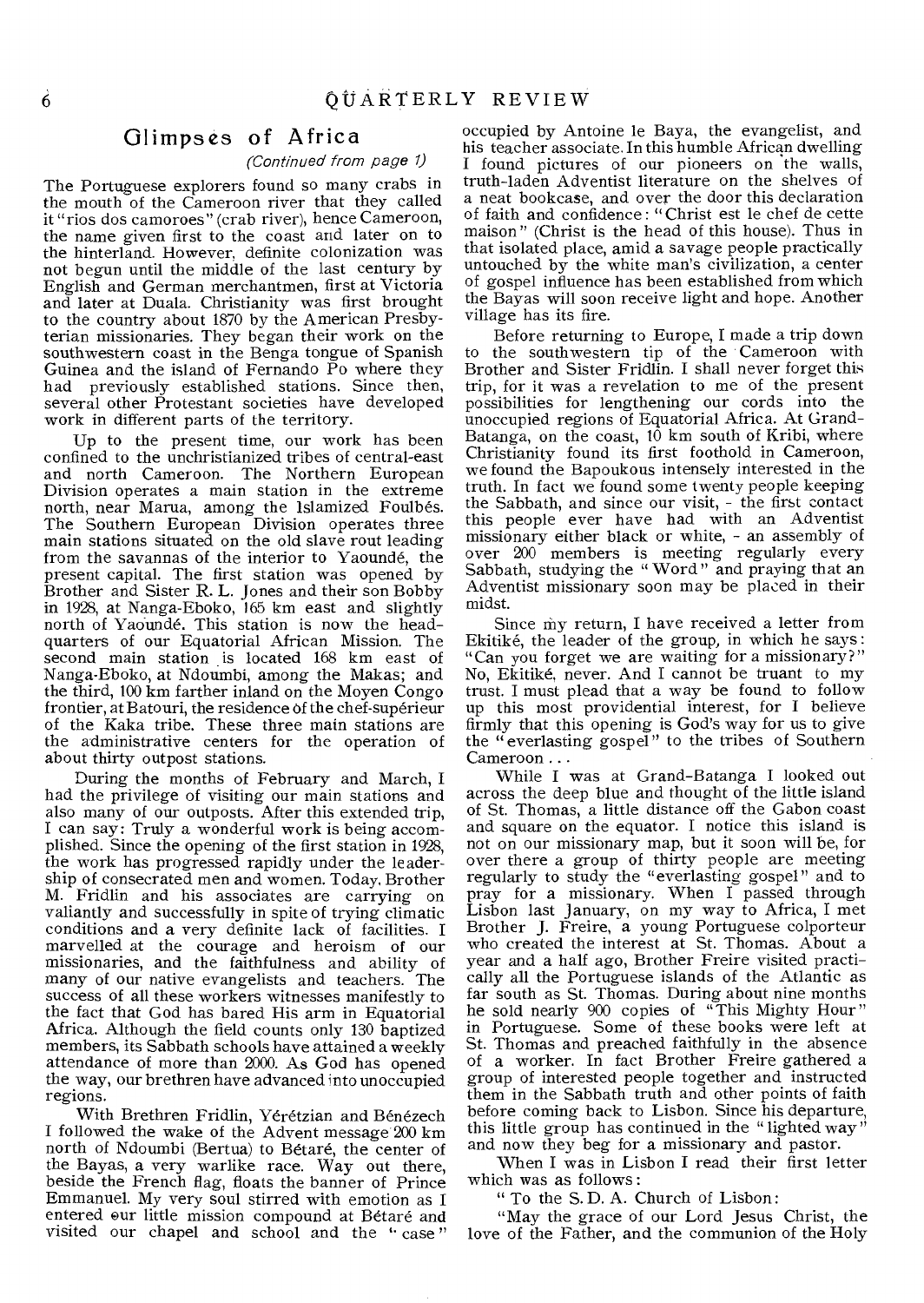Spirit be with you all. Amen!

" The Adventist Church of St. Thomas greets the Adventist Church of Lisbon and desires by this letter to enter into relationship with you. We beg you to send us a pastor who can evangelize this island and care for the Lord's flock. Since the departure of our Brother and Pastor Freire, we are like sheep without a shepherd.

" The members of the church of St. Thomas are very thankful for the services rendered by Brother Freire. From the fifteenth of October this year he taught us unceasingly the word of God. Often he endeavored to convert those who were not converted.

"We thank God in the name of the Lord Jesus that we are all in the communion of the Spirit."

Followed a list of signatures.

Since my return from Africa I have received through the Lisbon office three later letters. These reveal a still more promising possibility of labor and consequently a more urgent need of action.

... Leaving Grand-Batanga we started north again, passing through Lolodorf, the center of the Ngoumba tribe. There I learned that this people, occupying a territory extending 120 km from Kribi north, are fast coming to the same stage of interest as the Bapoukous, their southern neighbors. For more than two years the Ngoumbas have been operating their seventeen chapels independently of any foreign mission society. And now, having heard of the Adventist faith and work, they are deeply interested. Soon we shall be forced to provide a mission family for the Ngoumbas.

" What shall we do," querried Brother Fridlin, "in view of this situation?" Yes, what shall we do? Shall we not permit our workers in the Cameroon to step in and follow up the opening providences of God? Brethren, we must, we cannot do otherwise. This forward step will mean the giving of more men and more means, it is true. It will also require more faith and the pure heroism of the cross, for, Livingstone dying on his knees in a malaria-infested region, is still the living symbol of missionary endeavor in Equatorial Africa. But Advent youth in Southern Europe is ready to respond, is responding to the call of the Spirit. Shall we not also do our part at this time of unprecedented opportunity ?

 $*$   $*$ 

On the way down the West Coast, I spent Sabbath, February 13, with our church in Lagos, on the old Yuba estate about three kilometers from the center of the city. I was happy to be able to speak to the church during the eleven o'clock hour. My time was very limited, my boat leaving immediately after noon, and I could not stay with the church until the close of the service. As I left I heard our African brethren singing, as they only know how:

> " God of Elijah, hear our cry, Send the fire! To make us fit to live or die, Send the fire!"

"Lord, send the fire!" Should that not be our daily supplication? The need of fire from off the heavenly altar is common to all our fields, for it alone can bring an adequate solution for the long stretch of possibilities within the boundaries of the far-flung Southern European Division. But is it not also the "world need" and the "world solution"? Then let us pray for it earnestly, and soon the divine fire will be kindled in every village and city, and the glory of the Lord will fill the whole earth.

> "To burn up every trace of sin. To let the light and glory in, The revolution now begin,

Send the fire!"

W. R. BEACH, Secretary Southern European Divsion.

### The Island of Reunion

(Continued from page 2)

few days, Brethren Olson and Bureaud will be with us for a baptismal service when we plan to offer the first fruits of Reunion to the Lord of the harvest. We trust other such services will follow soon, for our believers are full of courage and zeal for the cause of God, and we believe He will crown their efforts with success.

Brethren, the harvest work is advancing rapidly. Just a little time of labor remains and the task will be finished. Let us go forward the flame of God's Holy Spirit burning brightly in our hearts, and soon victory will dawn over every land.

P. GIRARD.

" Men are needed for this time who can understand the wants of the people, *and* minister to their necessities. The faithful minister of Christ watches at every outpost, to warn, to reprove, to counsel, to entreat, and to encourage his fellow-men, laboring with the Spirit of God, which worketh in him mightily, that he may present every man perfect in Christ." Gospel Workers, page 515.

#### CONTENTS

| Glimpses of Africa. 1                                             |  |  |  |  |  |  |
|-------------------------------------------------------------------|--|--|--|--|--|--|
| The Island of Reunion $\dots$ $\dots$ $\dots$ $\dots$ $\dots$ $2$ |  |  |  |  |  |  |
| Statistical Report 3                                              |  |  |  |  |  |  |
| Financial Report 4                                                |  |  |  |  |  |  |
| Mission Offerings 5                                               |  |  |  |  |  |  |
| Interesting Items $\ldots$ 8                                      |  |  |  |  |  |  |
|                                                                   |  |  |  |  |  |  |

#### SOUTHERN EUROPEAN

#### QUARTERLY REVIEW

*Organ of the Southern European Division of Seventh-day Adventists published every quarter* 

#### *Subscription prices:*

| France $\ldots$ , $\ldots$ , $\ldots$ , $\ldots$ , $\qquad$ 4 frs                              |  |  |  |  |  |  |  |  |  |  |  |  |  |  |
|------------------------------------------------------------------------------------------------|--|--|--|--|--|--|--|--|--|--|--|--|--|--|
| Other countries $\ldots$ 6 frs                                                                 |  |  |  |  |  |  |  |  |  |  |  |  |  |  |
| Address of Editor (to whom all manuscripts should be sent):<br>Höheweg 17, Berne, Switzerland. |  |  |  |  |  |  |  |  |  |  |  |  |  |  |
|                                                                                                |  |  |  |  |  |  |  |  |  |  |  |  |  |  |